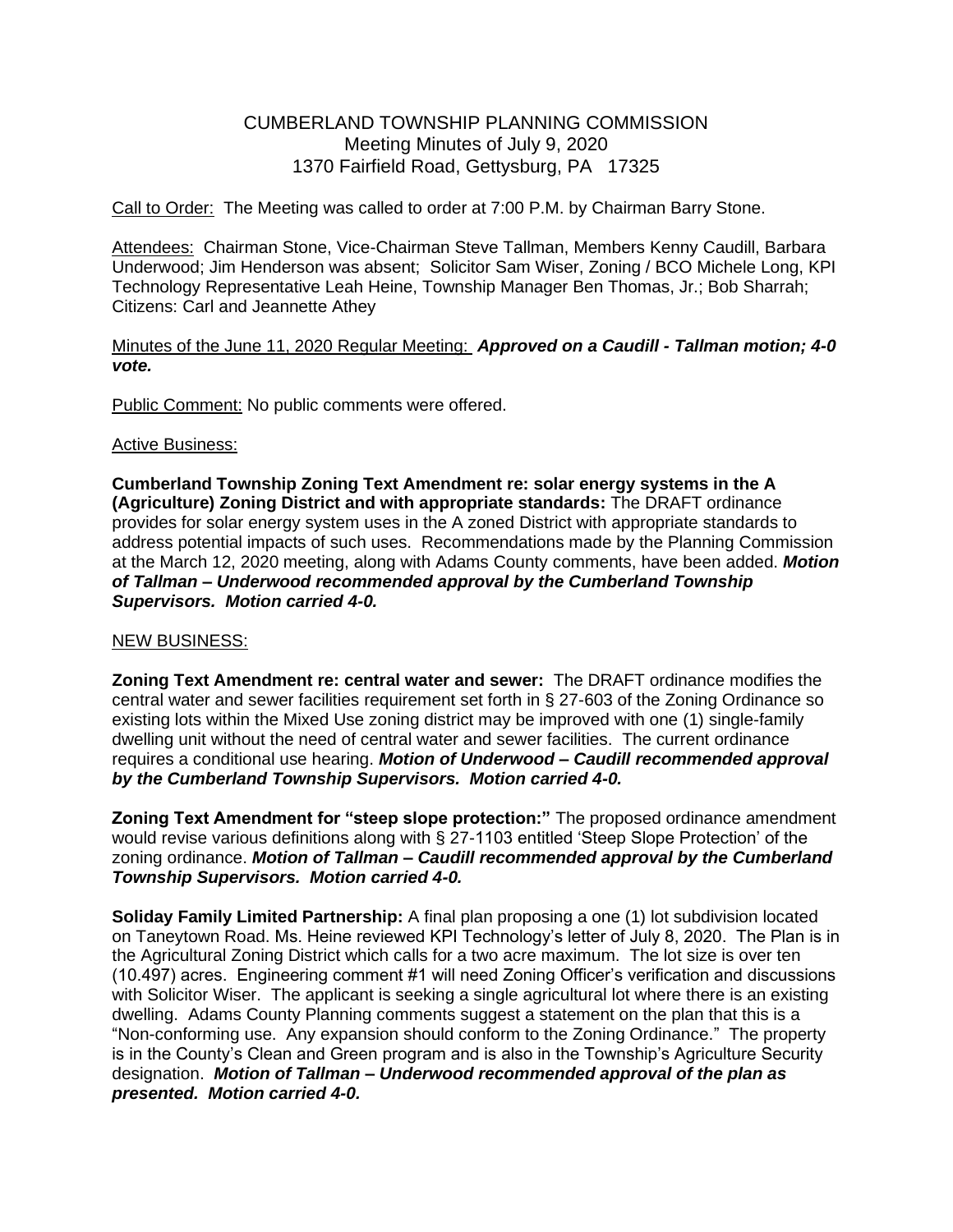**Susquehanna Area Airport Authority Variance Request:** The Airport Authority is seeking a variance from § 27-1201.4; buffers and 27-1103; steep slopes of the zoning ordinance for their property situate 1130 Chambersburg Road. Presenters were Dave Spalding and Greg Schrock, Professional Engineers, from L.R. Kimball of Ebensburg, PA who advised there are several steep slopes being impacted by the development near a proposed access road, storm water conveyance systems, and revisions to the existing detention pond. The revisions would improve the slope conditions, infrastructure, and layout for the airport per Federal Aviation Administration (FAA) regulations. The FAA does not like landscaping due to safety concerns (attracting wildlife); The existing pond would be drained as it creates another wildlife safety concern. Steep slopes will be impacted with new storm water excavation; Work would not affect existing steep slopes. New storm water design would be kept under pre development conditions and maintain existing stream elevations. Piping will be installed to by-pass existing dwellings (Lincoln Estates). Township Attorney Wiser reviewed Chapter 27's zoning variance requirements. *A Tallman – Underwood motion recommended the Zoning Hearing Board approve the variance request as presented by the engineers. 4-0 vote.*

**Adams Co. Historical Society Variance Request:** The Society is seeking a variance from the following zoning chapter; § 27-803; §27-1302.K.1; § 27-1302.FF; § 27-1201.5; § 27-1301.6; § 27-803 for the property situate 625 Biglerville Road. Presentations were made by Attorney Gavin Markey of Ream, Carr, Markey, Woloshin, & Hunter, LLP of York, PA and Eric Johnston, P.E. of Johnston and Associates, Inc. of York, PA. Also present were Historical Society Board Chair Clinton Eppleman and Project Manager David Hartzell. The representatives advised the 2.85 acre tract of land is located at 625 Biglerville Road and is vacant other than an abandoned storage building which will be raised. The applicant desires to construct a new two (2) story Museum and Archives barn that will include a second floor event center with the separate storage building (barn); 26' height, to be constructed to store historic information and items.

VARIANCE 1: For relief from Zoning Ordinance § 27-803 Development Standards to permit the construction of an Accessory Structure / Building (archives storage) exceeding 50% of the height of the principal Structure / Building (Museum). *Motion of Caudill – Tallman recommended Zoning Hearing Board consider approval on a 4-0 vote.* 

VARIANCE 2: For relief from Zoning Ordinance § 27-1302. K1 and 27-1302. FF to allow the creation of sixty-five (65) parking spaces on the subject land tract in lieu of the required onehundred and four (104) parking spaces. The presenters advised the applicant would offer both on premise and off premise parking. Normal operations would experience 22 parking spaces; The Plan proposes 61 spaces on site; TRANSITIONS HEALTHCARE (595 Biglerville Road) would provide 45 off premise parking spaces (per agreement) with a walking path connection. Township Attorney Sam Wiser stated the applicant should also request a variance from § 27- 1303 as well for "reserve parking" where the applicant may apply for a reduction in parking before the Zoning Hearing Board. Applicant Attorney Markey advised this would be added to the Zoning Hearing Board variance application. Attorney Wiser expressed concerns with the Memorandum of Understanding with Transitions Health Care in that the MOU may not be able to continue in perpetuity. Representatives advised there are other off premise parking options available in the future and would be willing to submit future plans if necessary and provide bus (shuttle) service for limited larger events. Applicant's Attorney Markey had no objections to the Township Solicitor's recommendations. Future options would be to provide a revised off premise parking plan to the Township if the TRANSITIONS AGREEMENT would no longer be applicable. The proposed facilities occupancy is 170. *Following discussion, Planning Commission members recommended that if parking agreements would no longer be in*